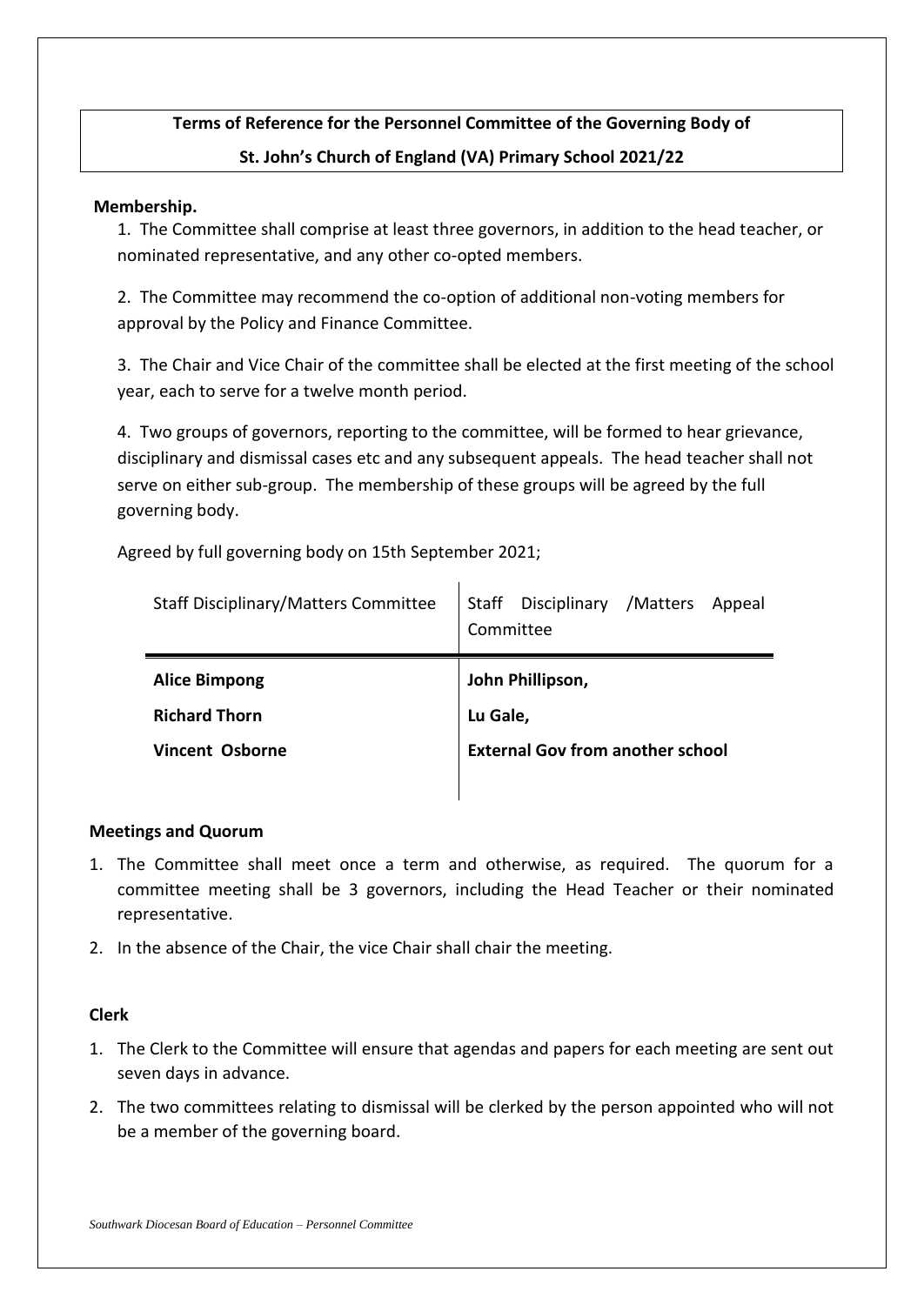#### **Members' Interests**

Any member of the Committee who has a direct or indirect pecuniary interest in any matter that is the subject of consideration by the Committee shall, at the meeting, disclose the fact and:

- take no part in the consideration or discussion of the matter
- withdraw from the meeting during such consideration or discussion
- not vote on any question relating to the matter

## **Terms of reference**

## **Policies, appointments and safeguarding**

- (a) To keep under review and implement personnel policies relating to grievance, discipline, redundancy, capability, sickness absence, pay and conditions of employment (including contracts), performance management and staff development and to refer any changes to policies to the Governing Body for approval, consulting with staff where appropriate.
- (b) To monitor the effectiveness of the professional development programme for staff and to ensure that it is based on staff needs including the needs of Early Career Teachers and teachers at an early stage of their career.
- (c) To review and approve the staffing complement and staffing structure (both teaching and non-teaching) in consultation with the headteacher and in relation to the School Development Plan.
- (d) To ensure that at least one member of the Committee has completed the accredited safer recruitment training within the last 3 years and to monitor the effectiveness of the School's safeguarding procedures.
- (e) To monitor the impact of the equality policy (including gender, race, disability) in relation to recruitment and promotion.
- (f) To oversee the appointment and recruitment of all staff<sup>1</sup> as necessary or delegate to the Head Teacher.
- (g) To ensure that a teacher is appointed as the Inclusion Co-ordinator and received appropriate training.
- (h) To keep under review the school's capacity for supporting other schools.
- (i) To review and monitor any other policies allocated to the committee by the full governing body.

**Pay**

-

(j) The governing body has delegated full powers to the Policy & Finance (P&F) Committee which is responsible for determining all pay matters in accordance with the Pay Policy, the schools appointments procedure and the school's Appraisal Policy. The Governing Board operating through the P&F Committee, will ensure that discretionary pay elements are used in a fair, equitable and consistent manner. A sub-committee of the Head Teacher

*Southwark Diocesan Board of Education – Personnel Committee*

*<sup>1</sup> Except for the headteacher and deputy headteacher posts which require the setting up of a selection panel.*